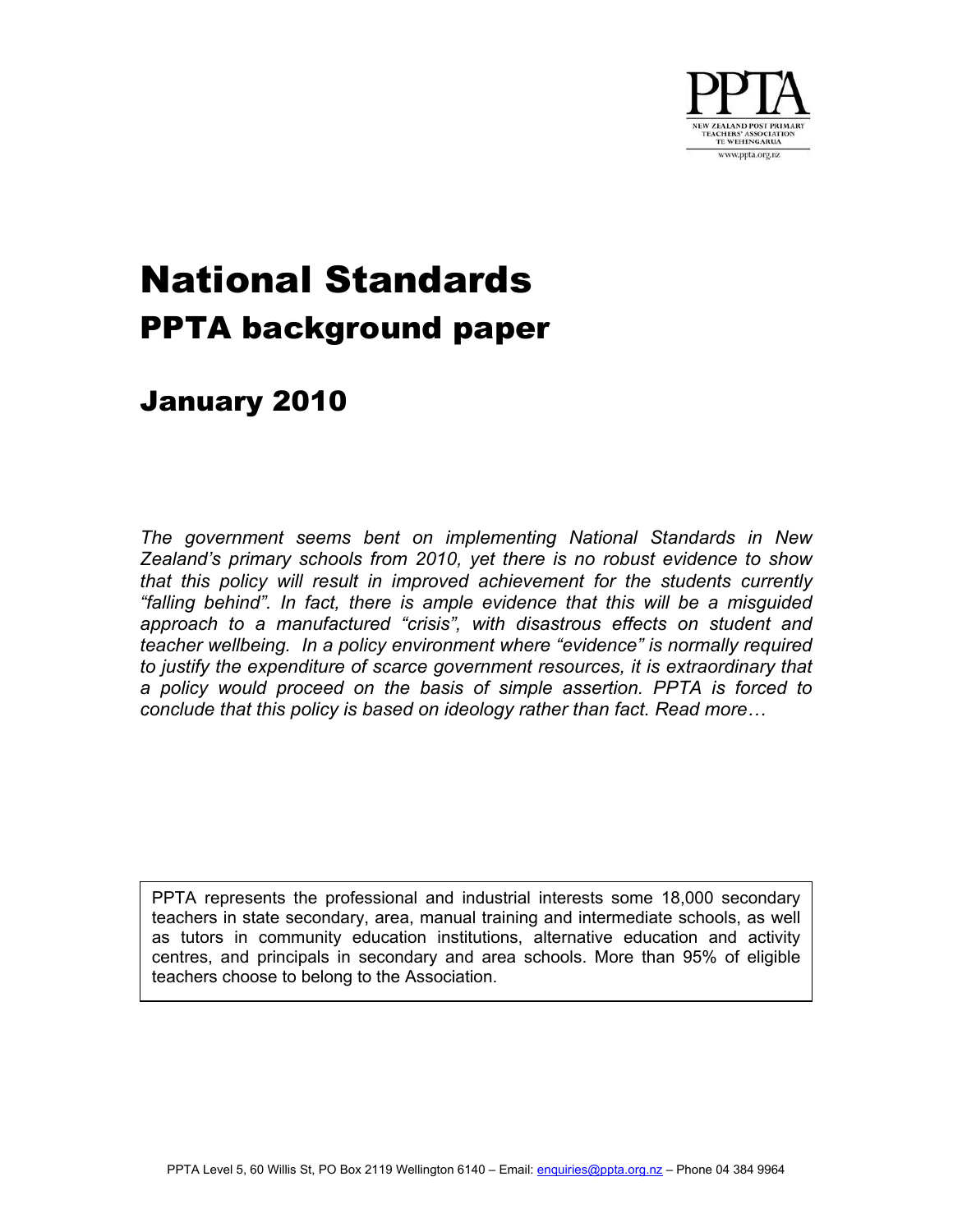

# <span id="page-1-0"></span>**PPTA background paper on National Standards**

The government seems bent on implementing National Standards in New Zealand's primary schools from 2010, yet there is no robust evidence to show that this policy will result in improved achievement for the students currently "[falling behind"](http://nzcurriculum.tki.org.nz/National-Standards/Key-information/Information-for-schools/Letter-from-the-Minister)<sup>[1](#page-1-1)</sup>. In fact, there is ample evidence that this will be a misguided approach to a manufactured "crisis"<sup>[2](#page-1-2)</sup>, with disastrous effects on student and teacher wellbeing. In a policy environment where "evidence" is normally required to justify the expenditure of scarce government resources, it is extraordinary that a policy would proceed on the basis of simple assertion. PPTA is forced to conclude that this policy is based on ideology rather than fact.

#### **Criteria for quality assessment**

In 1997, PPTA's Qualifications Framework Inquiry<sup>[3](#page-1-3)</sup> established eight criteria for an educationally valid qualifications system. All of those criteria also apply to assessment for other purposes, and can be restated as follows:

- **Fair:** The assessment must accurately describe learner achievement in a trustworthy fashion.
- **Inclusive:** The assessment must take into account the diversity of needs and aspirations of learners, and the variation in their abilities and disabilities, attitudes and needs.
- **Cumulative:** The assessment system must recognise and build on learning achieved across all areas of the curriculum.
- **Clear:** Learners and teachers can readily obtain clear and helpful information and guidance about what is required to succeed, but this should not result in dilution or narrowing of goals in the interests of precision.
- **Motivating:** Assessment must be empowering and motivating for both learners and their teachers.
- **Coherent:** Assessment must involve models and strategies which do not result in fragmentation of learning but allow learners to see and

<span id="page-1-1"></span> 1 Tolley, A. (2009) *National Standards: Information for schools*, Wellington: Ministry of Education.

<span id="page-1-2"></span> $2$  For example, in both PISA 2003 and 2006 for literacy -, while it is true that the gap between students at the 95<sup>th</sup> and 5<sup>th</sup> percentiles was larger than for some similar countries -, even our lowest 5% of students performed better than the OECD average (e.g. MOE (2009), *Reading Skills for Tomorrow's World*, Wellington: Ministry of Education). This is far from being a crisis.

<span id="page-1-3"></span><sup>3</sup> Allen, Crooks, Hearn and Irwin (2007) *Te Tiro Hou: Report of the qualifications Framework Inquiry*, Wellington: PPTA.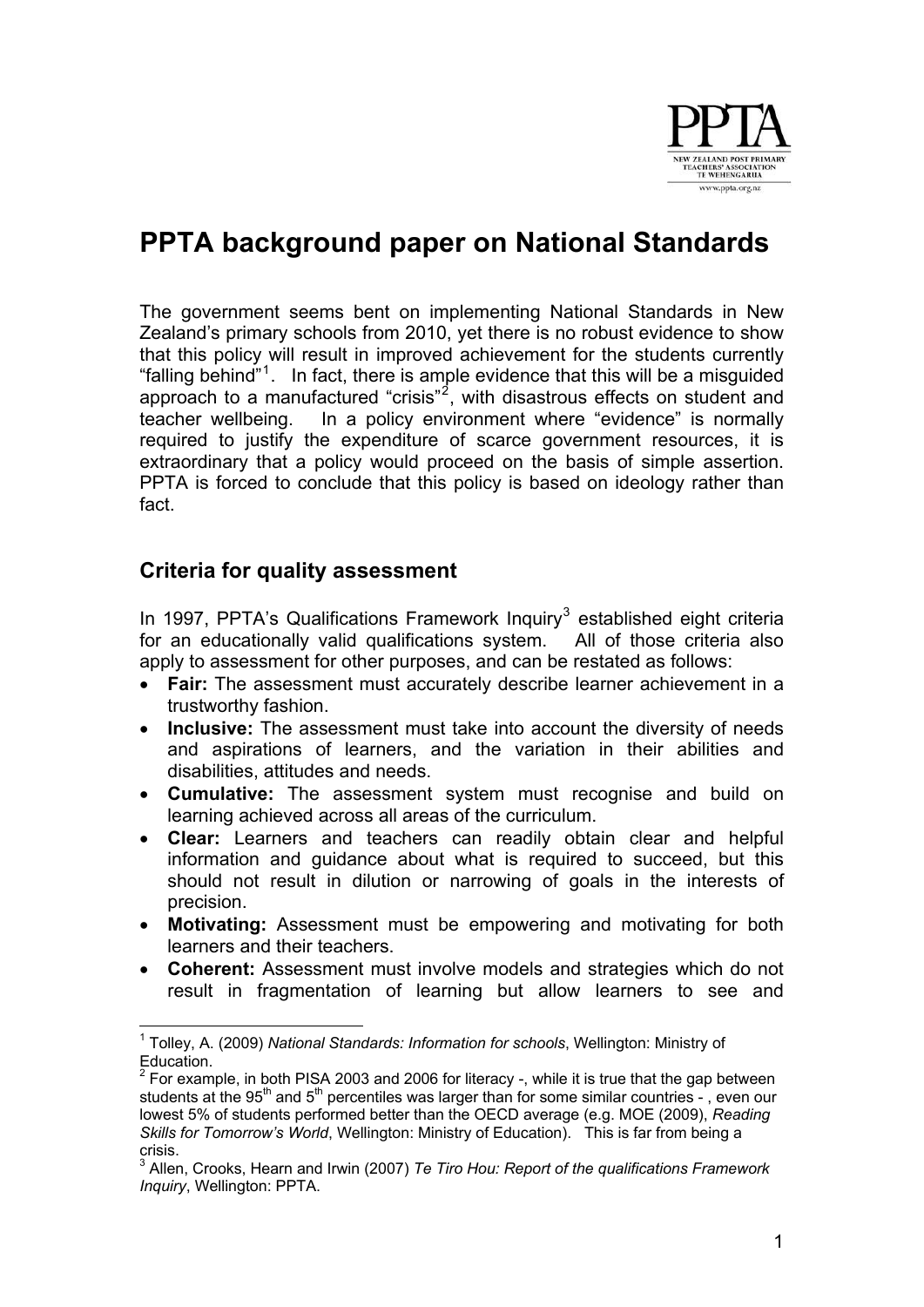understand the big picture. Easily measurable outcomes should not predominate at the expense of outcomes that are more difficult to assess but still important.

- **Constructive:** Assessment must promote learning by helping students understand their strengths and to identify areas where further learning is needed.
- **Manageable:** The assessment system must not create undue workload or stress on teachers or students, because this will undermine teaching and learning.

The government's policy on National Standards fails to measure up to these criteria:

- They will not be **fair** because, while teachers are encouraged to use a range of assessment tools to generate their final judgement, there is not a comprehensive system of moderation to ensure that teachers' judgements are nationally consistent. The Standards have undergone no trialling, which raises questions about their credibility and therefore fairness. They are referenced to the levels of the New Zealand Curriculum, levels which themselves were never based on empirical evidence and have proven problematic, e.g. in the norm referencing of Assessment Tools for Teaching and Learning (asTTle) assessments. The Standards are therefore "shots in the dark", but with serious negative consequences for students.
- They will not be **inclusive**, because they make the assumption that all students at a particular year level should be achieving at the level of the standards or higher, and students who may have been making significant progress throughout their schooling but started at a lower level of achievement will have to be reported as achieving below or well below the standard.
- They will not be **cumulative**, because although assessment exemplars from across the curriculum areas have been provided, the high stakes nature of the Standards may force schools to exert pressure on teachers to focus excessively on literacy and numeracy in isolation rather than within the context of the whole New Zealand Curriculum.
- They may be **clear** in terms of stating and exemplifying the standard desired, but this will be at the expense of a broader curriculum being offered to students.
- They will not be **motivating** for students who fail to achieve at their year level. Being labelled a failure year after year is not motivating. The emphasis should be on measuring and reporting progress, not on measuring achievement against a pre-ordained level. The Standards will also not be motivating for teachers who do everything in their power to help their students succeed but still have to label some of them as achieving below or well below the standard.
- The assessment will not be **coherent** because of the increased high stakes for achievement in reading, writing and maths. This may lead to narrow teaching to the Standards in many classrooms, and a tendency to rely on nationally standardised assessment tools rather than rich tasks.
- The new reports required by the policy may, in some respects and in some limited areas of the curriculum, prove **constructive** by identifying aspects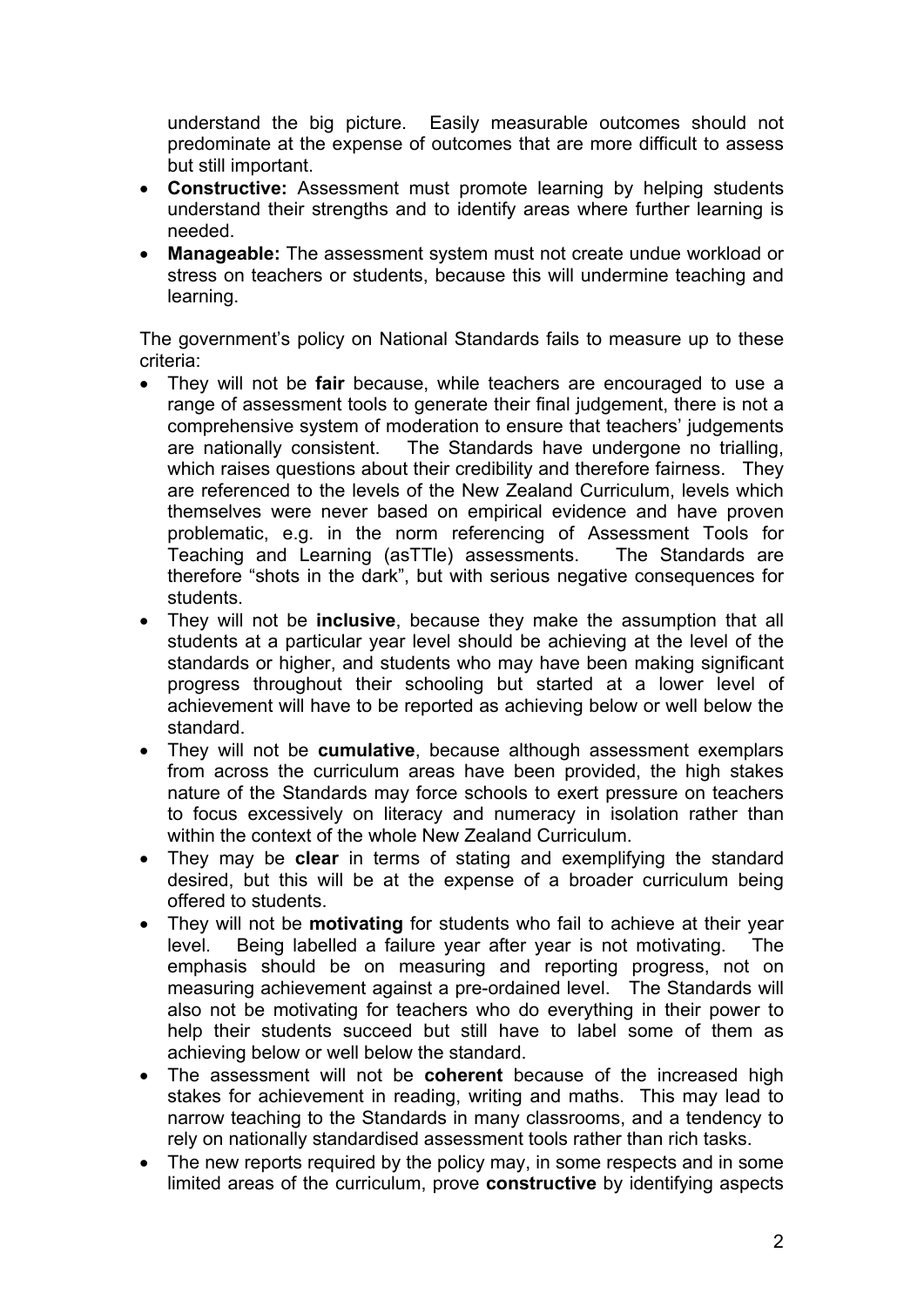of learning where the student could improve. However, the global nature of the grades to be reported (*below, well below, at, above or well above the standard*) will be the part of the report most focused on because it is most high stakes. This will not prove **constructive** for families, schools, and large numbers of students. We need to go no further than to look at the effects of NCEA league tables on secondary schools to observe their destructive and reductive impacts.

• The policy will not be **manageable** for teachers, involving a huge increase in administration due to the high stakes nature of their judgements against the standards. Extensive and ongoing professional development for every teacher will be required to enable them to make reliable judgements against the standards. This needs to be at the *beginning* of implementation to avoid problems developing.

# **Impact on implementation of the New Zealand Curriculum**

There is a huge risk that introduction of the National Standards will do serious damage to implementation of the New Zealand Curriculum. This is because the Standards will be more high stakes for teachers than the rest of the curriculum. Teachers will feel pressure to focus on the Standards at the expense of delivering a broad and balanced curriculum. What will be lost will include the new focus on the "front end" – the principles, values and key competencies – and the delivery of the full range of disciplines. This could lead to students moving into secondary schools with serious learning deficits in areas such as Sciences, the Social Sciences, Technology and the Arts, because students will have had even less access to them at primary level than they currently have. The government should take note of the recently published [Cambridge Primary Review of the English curriculum](http://www.primaryreview.org.uk/)<sup>[4](#page-3-0)</sup>, and its recognition that the heavy focus there on literacy and numeracy has had significant negative impacts.

# **Impact on innovation in assessment**

While there has been significant progress made in both primary and secondary schools in terms of more innovative assessment processes - via National Education Monitoring Project (NEMP) in primary and National Certificate of Educational Achievement (NCEA) in secondary - this will be lost as primary teachers resort to standardised testing tools to make judgements. Students will come through to secondary without experience of wide-ranging assessment tasks.

NEMP has been providing New Zealand schools and the system with rich information about student achievement across the learning areas since 1995. It uses a light sampling methodology and practising teachers are trained to be assessors. NEMP is highly regarded internationally and seen by assessment experts as hugely superior to the various experiments with national standards and standardised testing embarked upon by more misguided governments.

<span id="page-3-0"></span> 4 http://www.primaryreview.org.uk/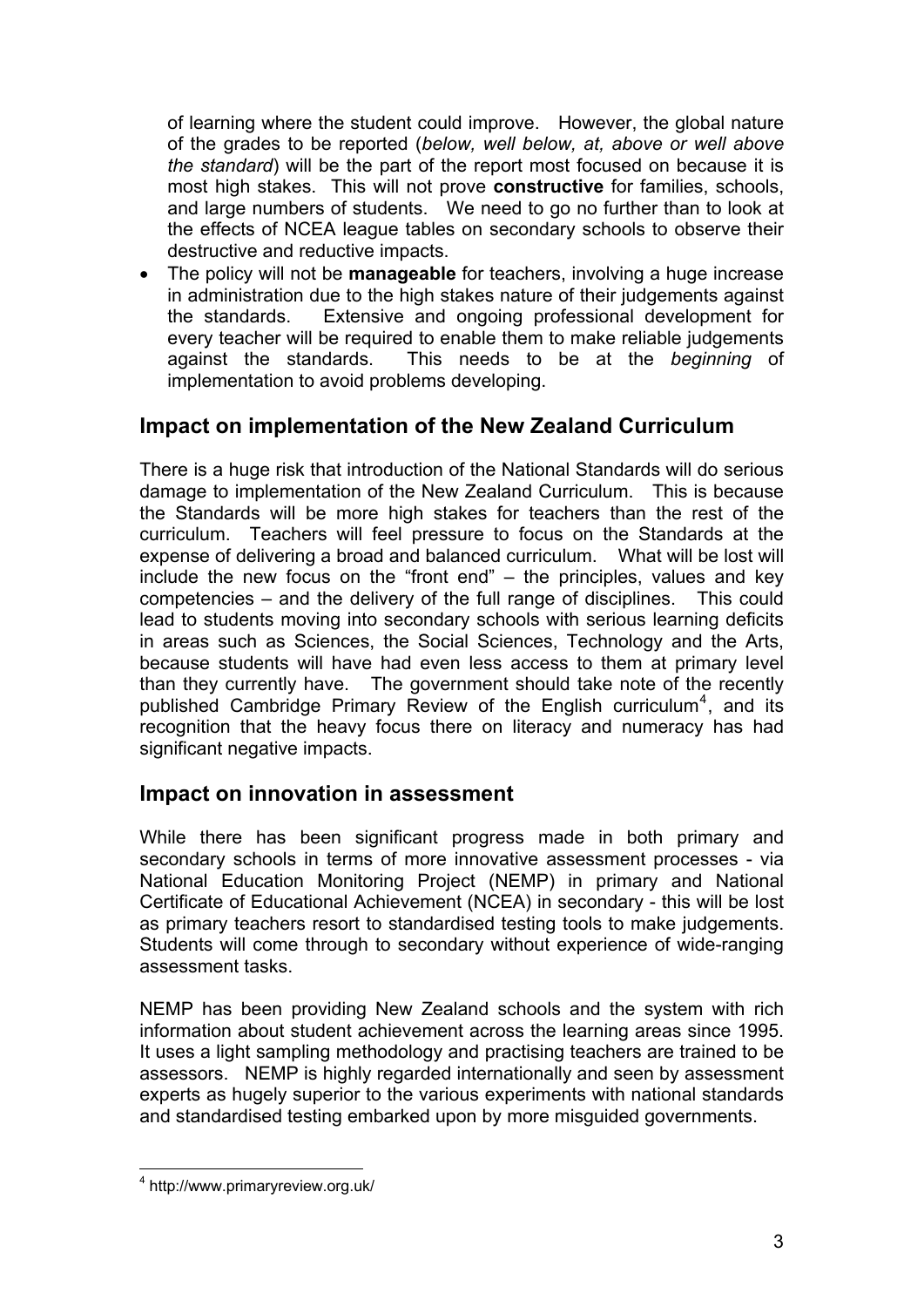#### **Impact on professional learning for curriculum areas**

Funding to School Support Services (SSS) for professional development across the curriculum for primary has been cut for 2010, and SSS is required to focus entirely on literacy and numeracy in their work with primary teachers. While disastrous for the broad and balanced curriculum in primary, including PPTA members in Years 7 and 8, this will also reduce access to professional development across the curriculum for year 9 -10 teachers.

#### **Impact on student behaviour at secondary level**

The government appears to believe that telling students they are achieving "below" or "well below" the expected level will motivate them and their parents to do better. There is a huge body of evidence that the effect of this will be quite the reverse, and there will be an increase in demotivated and disengaged students coming through into secondary schools, seeing themselves as chronic failures. (Again, the Cambridge Primary Review provides up-to-date evidence of this.) This will mean the government's efforts on behaviour will be countered by its own policy!

# **Unproductive use of teacher time**

The stress and workload impacts on teachers from the National Standards will be immense. Not only will teachers be expected to learn to assess against the standards, but no robust moderation system has been provided to give them guidance on consistency of judgements. The experience of secondary schools with NCEA assessment is that processes are needed to ensure assessors are "socialised" into an understanding of the standard: "Research has demonstrated that standards cannot stand alone, and that they will only exist when they have found their way into assessors' heads – the 'socialisation of the assessors'. The pre-requisites for this are training, the use of exemplars, and good moderation systems".<sup>[5](#page-4-0)</sup>

Teachers have also been asked to use a range of assessment tools to inform their summative judgement against the Standards, but they have been offered no professional development about how to triangulate multiple sources of information to form a single judgement.

The materials supplied to schools provide a very "fuzzy" message about how to make the judgement. In the reading and writing standards, teachers are told to "make an informed, balanced judgement about what constitutes the **"best fit"** in terms of the student's actual performance" (p.13). In the maths standards, teachers are told instead to "base their decision about a student meeting a given expectation on whether the student solves problems and models situations in the expected way **independently and most of the time"**, but then they are told that "the expectations for Number are **the most critical requirement** for meeting a standard" (p.12).

<span id="page-4-0"></span> 5 Allen, Crooks, Hearn & Irwin (2007), op. cit.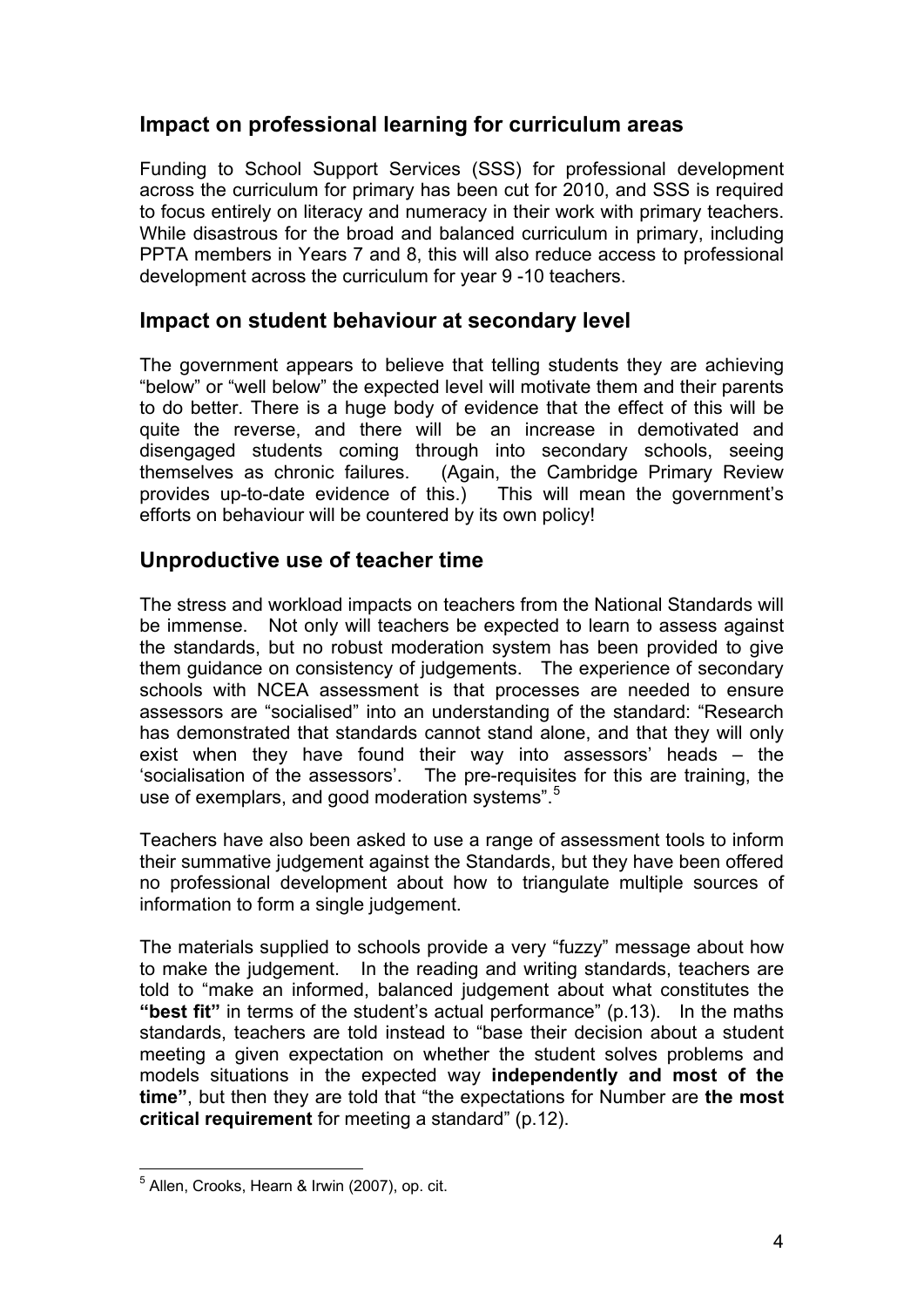All this confusion will create high levels of anxiety and unproductive extra work for teachers, and take their attention away from the important task, which is to address the learning needs of their students.

New Zealand already has an excessive emphasis on summative assessment. We have more years of qualifications assessment than most other OECD countries, many of which have only one year, the graduating year, or at most two years. To continue this down into Years 1 to 8 is counter to what we know about quality assessment, i.e. that summative assessment should be used sparingly, and most effort should go into diagnostic and formative assessment as the major contributors to student learning.

Teacher morale will be negatively affected when students who have made significant progress from where they started have to be labelled as achieving below or well below the expected level. This will particularly affect teachers in low decile schools with a significant proportion of their students coming in with educational disadvantages, but it will affect all teachers because every teacher has some students who try really hard but just can't get to the Standard within the timeframe set.

#### **Impact on schools**

The government continues to insist that it will require schools to collate and report data on their students' achievement against the National Standards, as well as reporting to parents on the achievement of individual students. (While this has been deferred until 2011 for collection of data and 2012 for reporting to government, there is no indication that the government will resile from this aspect of the policy.)

Although the government claims it does not intend league tables to result from this, it has offered nothing to prevent this happening. As secondary schools know well from their NCEA experience, if the data is available the media will create league tables. This becomes a form of "naming and shaming" schools, and creates huge pressure on teachers to interpret the Standards as generously as they can in order to minimise the "shame" to the school.

The likely outcome, in the flawed competitive context of Tomorrow's Schools that schools are forced to operate under, would be development of a "school down the road" syndrome, similar to the one that has developed around NCEA internal assessment, where schools claim that they themselves are doing everything right, but some other school (usually unnamed) is making it easier for students to succeed. In the end this can lead to demands from teachers themselves for national tests, similar to those that have been so discredited internationally, so that a sense of "fairness" can be restored and manageability achieved.

There is also ample evidence internationally that league tables have perverse effects, leading teachers to play various "games" to help the school to perform well on the league tables. Some of these games are listed by John Hattie in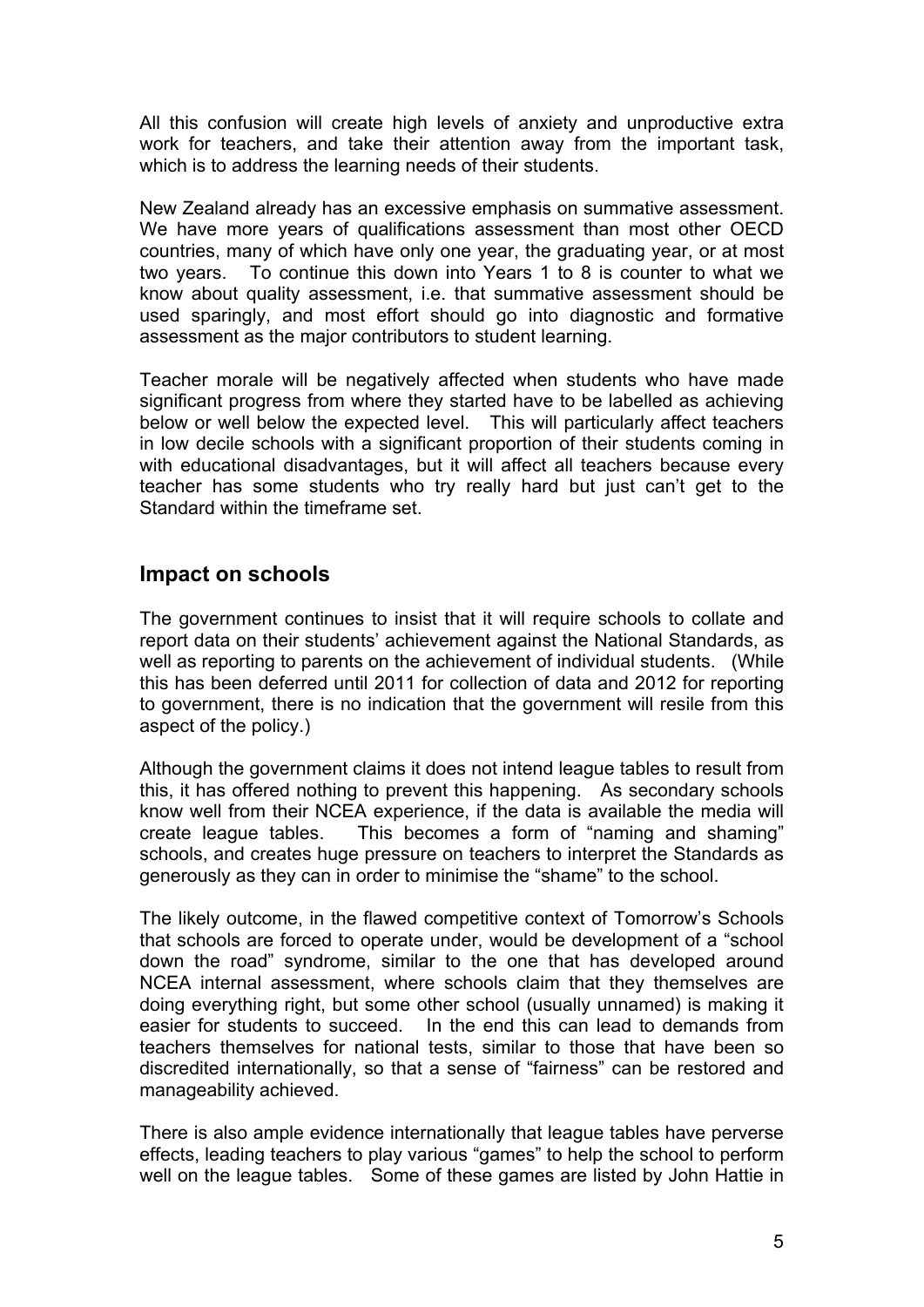his [recent paper](http://www.cognitionresearch.org.nz/fullpage.php?type=news&slug=horizons-whirlpools-the-well-travelled-pathway-of-national-standards)<sup>[6](#page-6-0)</sup>, and include the exclusion of certain students from the data and retaining students at a level for a further year. Game playing of this kind has reached its peak in the United States under the No Child Left Behind policy of standardised testing. Australian academic Professor Alan Reid, University of South Australia, argues that league tables have been shown to:

- Narrow the curriculum, by focusing on a small number of areas, and cause teachers to teach to the test;
- Force schools to hide issues and problems and even manipulate data to improve outcomes, thus eroding genuine quality;
- Make the focus of teaching those students who are at the cutoff, thus causing students of high ability and low ability to be neglected;
- Tell educators what we already know, at great expense that is, that the results largely reflect the student demographic<sup>[7](#page-6-1)</sup>.

# **Do parents want the standards?**

The government has claimed that parents want National Standards, but there is no evidence for this. [NZCER research](http://www.minedu.govt.nz/theMinistry/EducationInitiatives/NationalStandards/SummaryOfResponses/EducationSector.aspx), commissioned by the government<sup>[8](#page-6-2)</sup>, elicited 3011 responses from parents - an excellent response rate and a good cross-section of parents. There was **no** demand from parents for standards, in fact significant numbers of parents expressed anxiety about the proposal, citing negative impacts on students, teaching, teachers and schools. Only 3% of parents made positive comments about having information that compared their child's achievement with national benchmarks.

delivered what parents want, especially if it was supported with some "good practice" examples. The things that most mattered to parents were schools sharing information about their child's progress in a timely way by ensuring parents had good access to teachers, motivating and respecting the individuality of each child, giving parents ideas and resources for helping their children at home, and working with parents in a respectful way. None of these require National Standards. A simply policy message to schools, to the effect that school reports should be in plain English and constructive for parents, would have

<span id="page-6-0"></span>\_\_\_\_\_\_\_\_\_\_\_\_\_\_\_\_\_\_\_\_\_\_\_\_\_\_\_\_\_\_\_\_\_\_\_\_\_<br><sup>6</sup> Hattie, J.A.C. (2009, October). *Horizons and whirlpools: The well travelled pathway of national standards*. Working Paper from Visible Learning Lab, University of Auckland. 7

<span id="page-6-1"></span>Reid, A. (2009) *Is this a revolution? A critical analysis of the Rudd government's national education agenda.* Paper presented to Australian Curriculum Studies Association conference, Canberra, 8-10 July.

<span id="page-6-2"></span><sup>8</sup> Wylie, C., Hodgen, E., Darr, C. (2009) *National Standards consultation analysis: Report for the Ministry of Education*,

http://www.minedu.govt.nz/theMinistry/EducationInitiatives/NationalStandards/SummaryOfRe sponses/EducationSector.aspx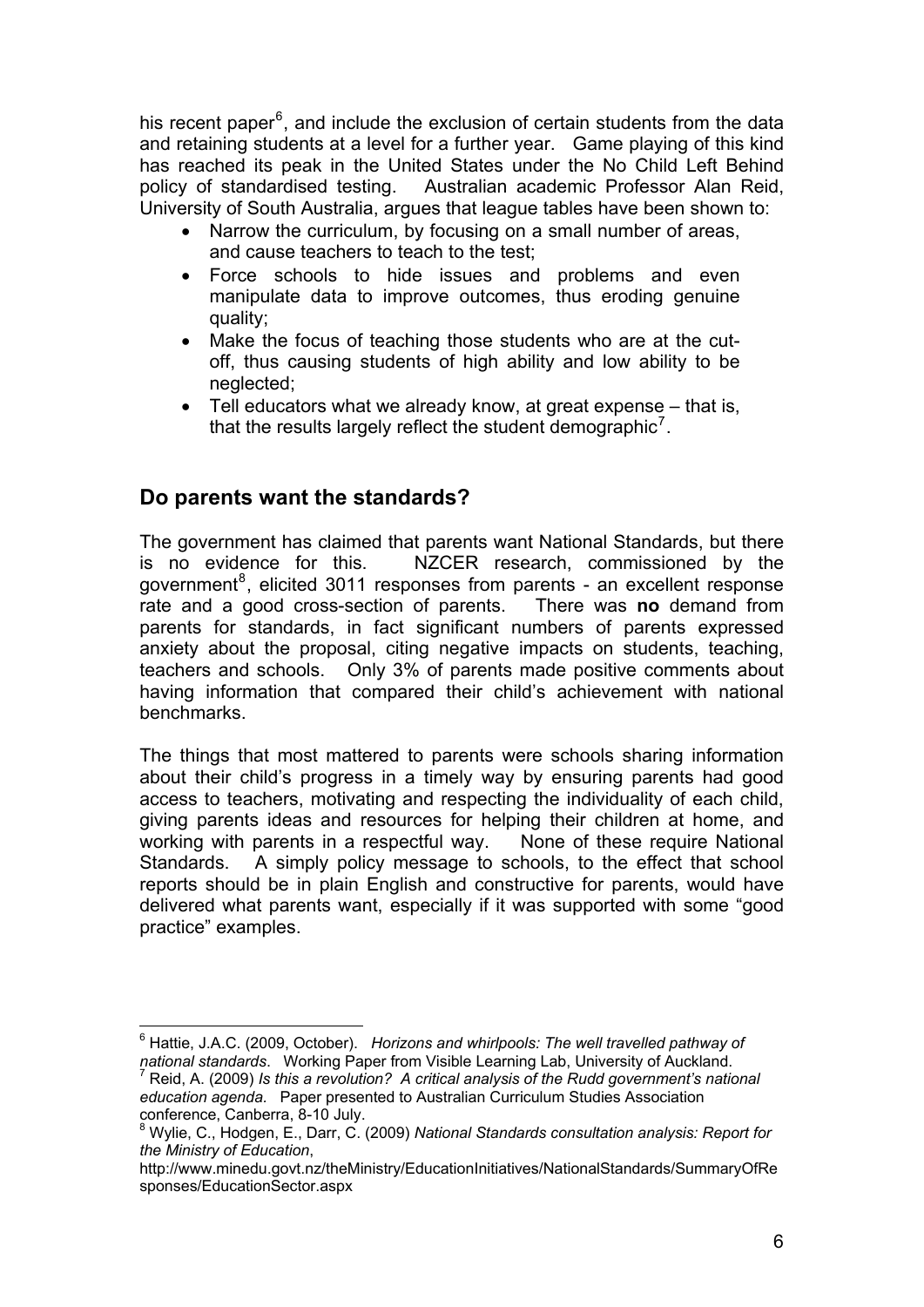# **Academic critiques of the policy**

In a position paper of this length, it is impossible to give full expression to the range of academic critiques of this particular policy, or of national standards/standardised testing policies in other countries. However, the evidence is clear. Many countries that have gone down this route in the past are now turning away, most notably the United Kingdom.

The most significant critique of this particular policy here in New Zealand is a paper published by Professor John Hattie of Auckland University.<sup>[9](#page-7-0)</sup> In this paper, Hattie argues that it is "not a step forward to adopt policies that are known to be flawed when implemented elsewhere". He describes the kind of "games" that standards lead schools and teachers to play, and the effects of them on innovation and curriculum delivery.

A group of academics (Professors Martin Thrupp, John Hattie and Terry Crooks, and Lester Flockton) published on 25 November 2009 an [open letter](http://www.scoop.co.nz/stories/ED0911/S00107.htm) to the Minister of Education<sup>[10](#page-7-1)</sup>, in which they warned that the policy as being implemented currently would "not achieve intended goals and is likely to lead to dangerous side effects". They criticised the assumption that a child is failing if they do not meet the standard for their age: "There are many successful New Zealanders with unexceptional school records who would not have succeeded had they been constantly labelled as failures during their childhood." Instead, they recommended that New Zealand "focus on the progress that children are making". They warned: "Minister, you are aware the international record on the effects of national testing is damning. We recognise the intended National Standards are not national tests, but our understanding of why national testing has such adverse effects convinces us that the intended National Standards system will suffer most of the same problems."

An American academic, Rick Stiggins, has published an online paper titled *[Five assessment myths and their consequences](http://www.childrensprogress.com/documents/2007_10_07_EducationWeek.pdf)*<sup>[11](#page-7-2)</sup>. The myths are as follows:

- The path to school improvement is paved with standardised tests
- School and community leaders know how to use assessment to improve schools
- Teachers are trained to assess productively
- Adult decisions drive school effectiveness
- Grades and test scores maximise student motivation and learning.

Instead of summative assessment in the form of tests, he argues, teachers should be using assessment for learning (or formative assessment).

In *[Assessment for learning: Beyond the black bo](http://www.assessment-reform-group.org/AssessInsides.pdf)x*<sup>[12](#page-7-3)</sup>, the Assessment Reform Group in the United Kingdom argues that "There is no evidence that

 9 Hattie, J.A.C. (2009, October), op cit

<span id="page-7-1"></span><span id="page-7-0"></span><sup>10</sup> http://www.scoop.co.nz/stories/ED0911/S00107.htm<br>
<sup>11</sup> http://www.childrensprogress.com/documents/2007\_10\_07\_EducationWeek.pdf<br>
<sup>12</sup> http://www.assessment-reform-group.org/AssessInsides.pdf

<span id="page-7-3"></span><span id="page-7-2"></span>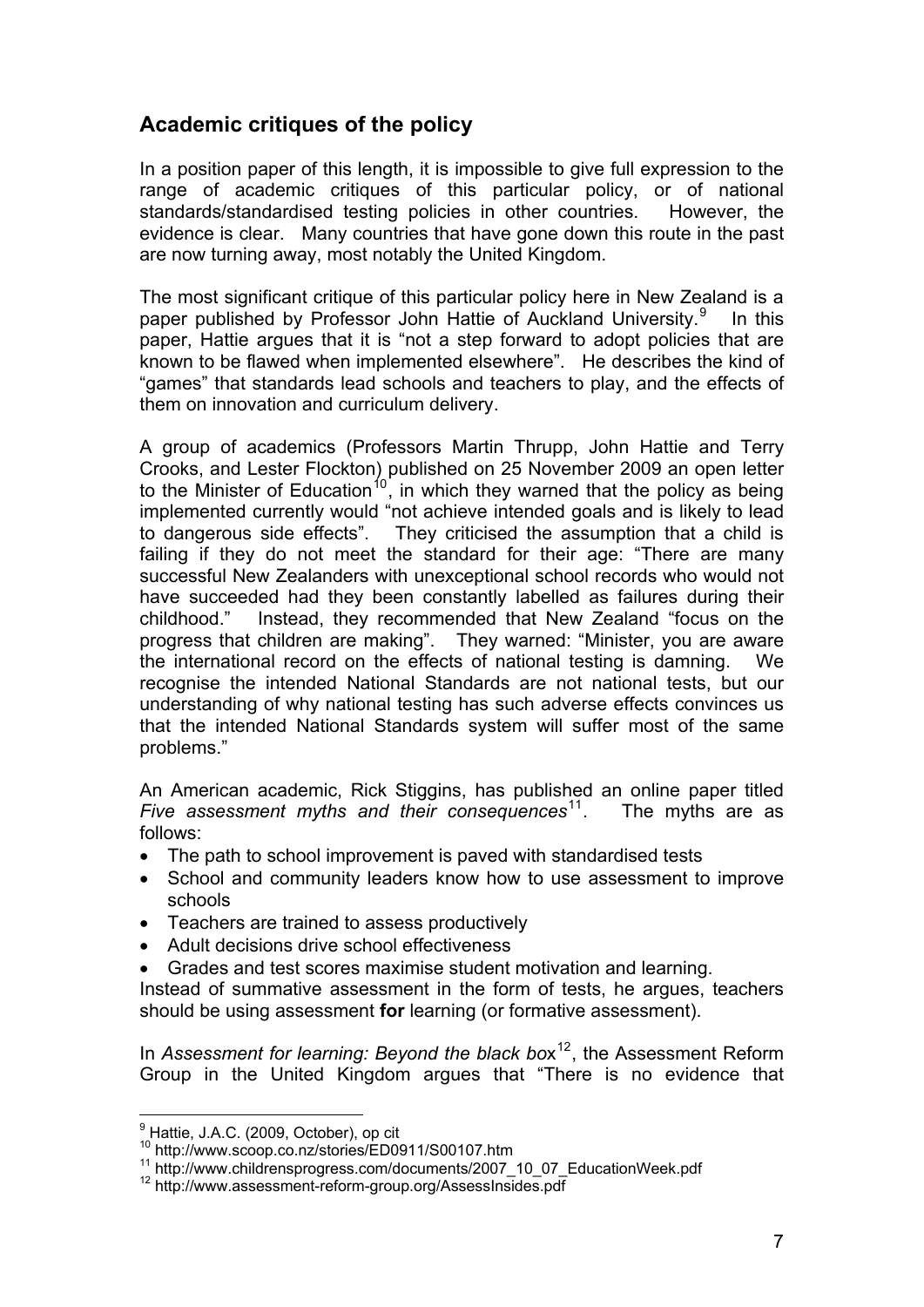increasing the amount of testing will enhance learning. Instead the focus needs to be on helping teachers use assessment, as part of teaching and learning, in ways that will raise pupils' achievement." They distinguish between assessment **of** learning (for grading and reporting) and assessment for learning.

away from that and onto assessment of learning, which is well understood to have little positive impact on learning. It seems absurd that formative assessment, well known to be the most powerful influence on student learning, has been the focus of much teacher professional development here in New Zealand, e.g. through the Assess to Learn (AToL) project, yet the current government is taking teachers' attention

narrow understanding has proven counterproductive to learning when adopted elsewhere ..." In March 2009, a group of New Zealand academics published a paper, *[Directions for assessment in New Zealand](http://assessment.tki.org.nz/Assessment-in-the-classroom/Directions-for-assessment-in-New-Zealand-DANZ-report)*, for the Ministry of Education as part of the revision of the national assessment strategy<sup>[13](#page-8-0)</sup>. In this paper, they write: "Parents typically want to know how their child is doing relative to others of the same age and level. Some view national testing as the solution, but where national testing regimes have been put in place they have proven inimical to learning." Later in the paper they write: "When people refer to standards, they typically mean normative descriptions of what students at a particular age or stage of school should know and be able to do… The assumption is that standards are the lever that will have all students achieving at specified levels and that standards can be used to hold the system, including individual teachers, accountable for their performance… [T]his

It is a tragedy that the government is refusing to recognise the weight of local and international evidence against National Standards.

# **onclusions C**

unsound. Even when offered a compromise by NZEI and NZPF, to pilot the Standards first, the government has remained obdurate. The government's National Standards policy is misguided and educationally

achievement of students who are currently deemed to be "under-achieving". The policy is clearly driven by ideology, because the huge weight of research evidence is that the policy will not achieve the goals it is claimed to be designed to meet, i.e. to improve student achievement, especially the

Spending precious government funds on the introduction of National Standards is absolutely the wrong choice if the government wants our students to achieve better. There are many better areas to spend money.

<span id="page-8-0"></span><sup>13</sup> Absolum, M., Flockton, L., Hattie, J., Hipkins, R. and Reid, I (2009) *Directions for assessment in New Zealand: Developing students' assessment capabilities*, downloaded from http://assessment.tki.org.nz/Assessment-in-the-classroom/Directions-for-assessment-in-New-Zealand-DANZ-report